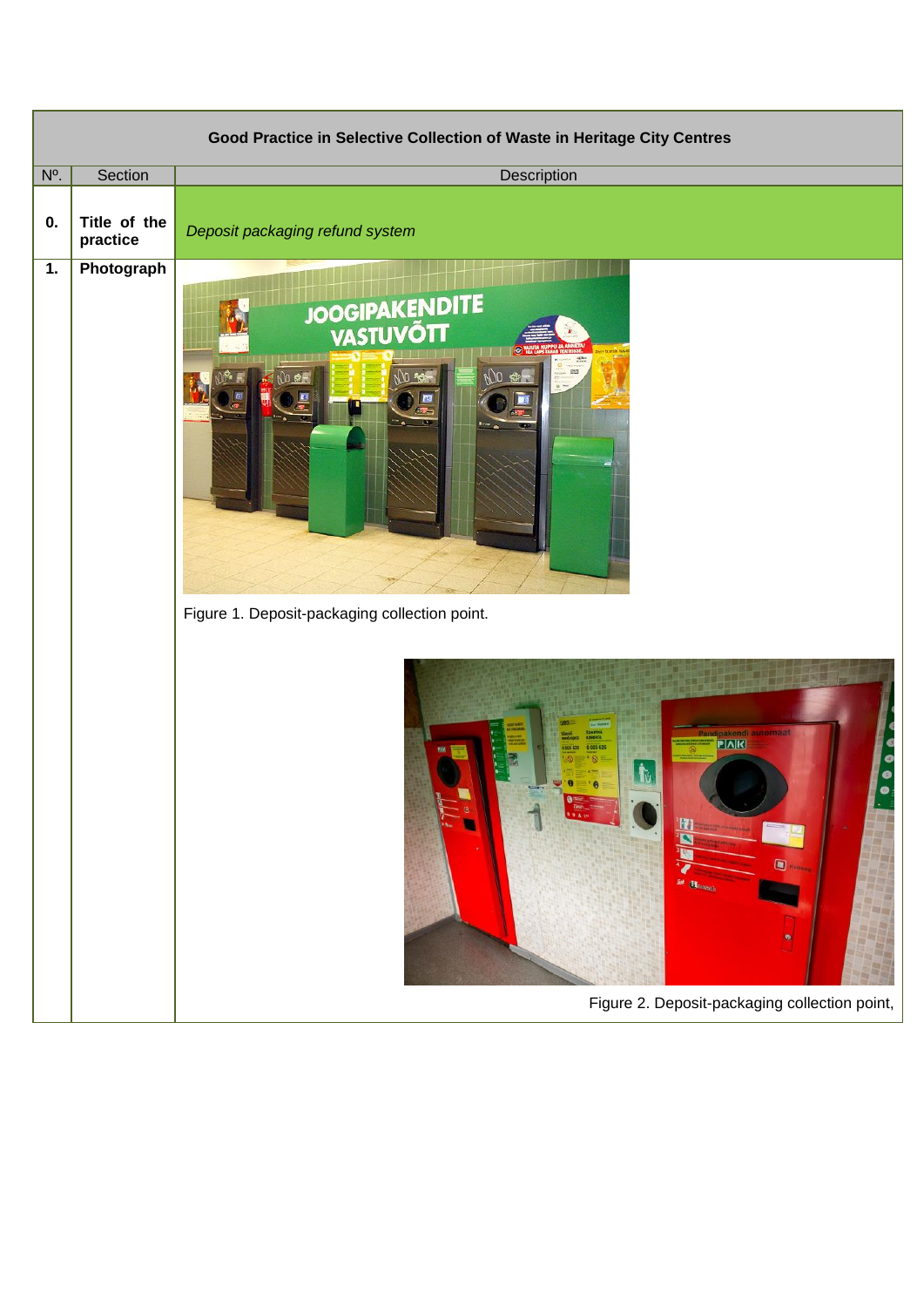|    |                                                                                                                                                                                                                                                                                                                                                                                                                                                                                                                                                                                                                                                                                                                                                                                                                                                                                                                                                                              | Kloos <sup>tri</sup><br>Laiaküla<br>aarva mni<br>Kopl<br>laht<br>tannamóisa te<br>Paldiski mn<br>O<br>Suur-Sõjamä<br>Ulejõe<br>Rae rabi<br>Αï<br>Laged<br>Peetri<br>Harku<br><b>Järveküla</b><br>Assaku<br>Lehmi<br>Arukülate<br>Uuesali<br>Jüri<br>Figure 3. Map of deposit-packaging collection points in Municipality of Tallinn. |  |  |  |  |  |
|----|------------------------------------------------------------------------------------------------------------------------------------------------------------------------------------------------------------------------------------------------------------------------------------------------------------------------------------------------------------------------------------------------------------------------------------------------------------------------------------------------------------------------------------------------------------------------------------------------------------------------------------------------------------------------------------------------------------------------------------------------------------------------------------------------------------------------------------------------------------------------------------------------------------------------------------------------------------------------------|--------------------------------------------------------------------------------------------------------------------------------------------------------------------------------------------------------------------------------------------------------------------------------------------------------------------------------------|--|--|--|--|--|
| 2. | <b>Proposers</b>                                                                                                                                                                                                                                                                                                                                                                                                                                                                                                                                                                                                                                                                                                                                                                                                                                                                                                                                                             | Ministry of the Environment                                                                                                                                                                                                                                                                                                          |  |  |  |  |  |
| 3. | <b>Contacts</b>                                                                                                                                                                                                                                                                                                                                                                                                                                                                                                                                                                                                                                                                                                                                                                                                                                                                                                                                                              | Eesti Pandipakend, info@eestipandipakend.ee<br>Ministry of the Environment, keskkonnaministeerium@envir.ee<br>Tallinn Environment Department, keskkonnaamet@tallinnlv.ee                                                                                                                                                             |  |  |  |  |  |
| 4. | <b>Useful links</b>                                                                                                                                                                                                                                                                                                                                                                                                                                                                                                                                                                                                                                                                                                                                                                                                                                                                                                                                                          | http://eestipandipakend.ee/en/                                                                                                                                                                                                                                                                                                       |  |  |  |  |  |
|    |                                                                                                                                                                                                                                                                                                                                                                                                                                                                                                                                                                                                                                                                                                                                                                                                                                                                                                                                                                              | http://www.envir.ee/en/                                                                                                                                                                                                                                                                                                              |  |  |  |  |  |
| 5. | <b>Start date</b>                                                                                                                                                                                                                                                                                                                                                                                                                                                                                                                                                                                                                                                                                                                                                                                                                                                                                                                                                            | <b>Year 2005</b>                                                                                                                                                                                                                                                                                                                     |  |  |  |  |  |
| 6. | <b>Activities'</b><br>state of the<br>art                                                                                                                                                                                                                                                                                                                                                                                                                                                                                                                                                                                                                                                                                                                                                                                                                                                                                                                                    | Ongoing                                                                                                                                                                                                                                                                                                                              |  |  |  |  |  |
| 7. | Location                                                                                                                                                                                                                                                                                                                                                                                                                                                                                                                                                                                                                                                                                                                                                                                                                                                                                                                                                                     | Republic of Estonia                                                                                                                                                                                                                                                                                                                  |  |  |  |  |  |
| 8. | <b>Inhabitants</b><br>in the area                                                                                                                                                                                                                                                                                                                                                                                                                                                                                                                                                                                                                                                                                                                                                                                                                                                                                                                                            | 1 317 800                                                                                                                                                                                                                                                                                                                            |  |  |  |  |  |
| 9. |                                                                                                                                                                                                                                                                                                                                                                                                                                                                                                                                                                                                                                                                                                                                                                                                                                                                                                                                                                              | <b>Description of the practice</b>                                                                                                                                                                                                                                                                                                   |  |  |  |  |  |
|    | Origin:                                                                                                                                                                                                                                                                                                                                                                                                                                                                                                                                                                                                                                                                                                                                                                                                                                                                                                                                                                      |                                                                                                                                                                                                                                                                                                                                      |  |  |  |  |  |
|    | The deposit packaging collection system is organised at the level of the state. All retailers of soft drinks and low-<br>alcohol beverages such as (beer bottles, soft drink bottles, bottles for beverages with low concentration of ethanol)<br>whose POS has an area of $>$ 200 m <sup>2</sup> are obliged to accept deposit packaging at their POS or on its service land.<br>In Estonia producer responsibility organisation Eesti Pandipakend, is being active in organizing the recycling of<br>packaging's marketed by producers, importers and traders. Their task is the administrating and organizing of<br>collection, transport, sorting, counting and recycling of deposit-subjected packaging's in all of Estonia, i.e. they deal<br>with the plastic, glass and metal packaging's of water, carbonized drinks, beer and low-alcohol beverages.<br>Eesti Pandipakend is acting under accreditation by the Ministry of the Environment (issued on 11.03.2005). |                                                                                                                                                                                                                                                                                                                                      |  |  |  |  |  |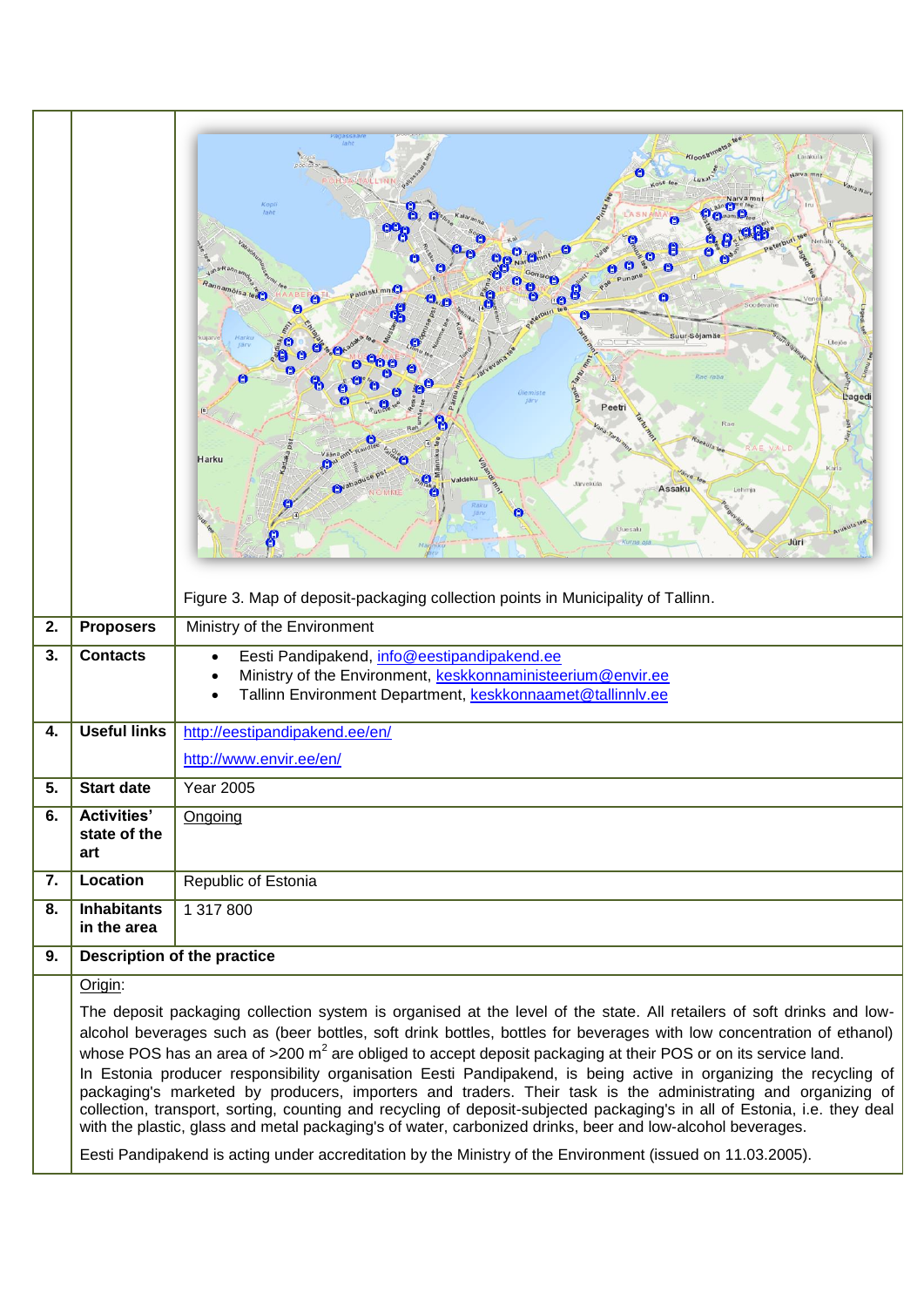| <b>Deposit</b><br>emblem | Package type                   | <b>Volume</b>                    | Deposit in<br>euros |  |
|--------------------------|--------------------------------|----------------------------------|---------------------|--|
|                          | Non-refillable plastic package | Up to $0.5$<br>$l$ (incl. 0.5 l) | 0,10                |  |
|                          | Non-refillable plastic package | Above 0.5 I (excl.<br>0.51       | 0,10                |  |
|                          | Non-refillable metal package   | All volumes                      | 0,10                |  |
|                          | Non-refillable glass package   | All volumes                      | 0,10                |  |
|                          | Refillable glass package       | All volumes                      | 0,10                |  |

*Figure 4. All beverage packaging in the system of Eesti Pandipakend bear the emblem shown in the table. These packaging's can be returned to deposit packaging collection points*

Packaging is collected by the retail seller. Transport of the collected packaging's to the counting and sorting centre is organised by the Eesti Pandipakend. Packaging's without the Eesti Pandipakend marking cannot be accepted for return and are not refunded with a deposit-these packaging can be taken to public packaging containers. Those are bottles from strong alcoholic beverages, glass jars, salad boxes, foodstuff packaging's, Tetrapak beverage packaging's, etc.

## Development and Timescale:

The packaging deposit was established by the Minister of the Environment for glass and plastic bottles in year 2005. Deposit packaging refund system has been working in Estonia 12 years and until today there have been collected total of 3,2 billion deposit packages.

## Actors involved:

- Ministry of Environment
- Producer responsibility organisation Eesti Pandipakend

## Legal framework:

Deposit-packaging is one type of overall packaging and it is regulated at the level of state with different laws such as Packaging Excise Duty Act, Packaging Act, Consumer Protection Act and Waste Act.

## Financial framework:

According to the Packaging Act a packaging undertaking shall collect and recover the packaging of packaged goods placed on the market and the packaging waste resulting therefrom in such a way that the recovery targets are complied with, and bear the resulting costs.

Collection costs of deposit packaging are covered also from deposit not returned.